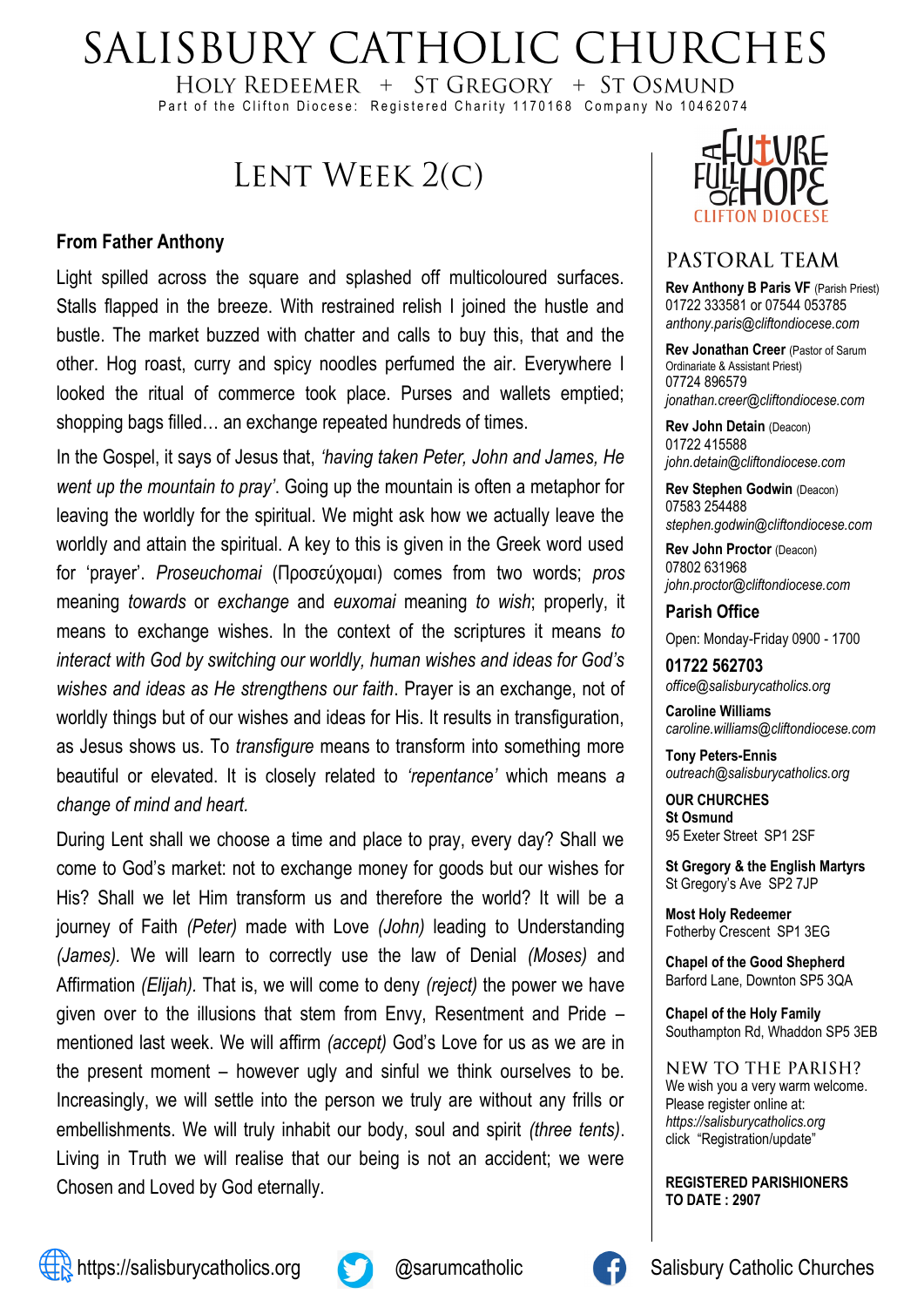#### DAY OF PRAYER FOR THE PEOPLE OF UKRAINE **WEDNESDAY 16 MARCH 7AM - 9PM IN ST OSMUND'S CHURCH**



Since the war in Ukraine began, we have placed a prayer candle, burning 24hrs a day, before the statue of Our Lady in St Osmund's Church as a focus for our prayers for peace and protection for the people of Ukraine. Everyone is welcome to enter the church or join online to pray at any time. Increasingly, this terrible situation is one that we feel compelled to bring before the Lord. On Wednesday we are holding a special day of prayer for Ukraine and are working to arrange further dates which will enable everyone to join in prayer. It is our hope that parishioners will come forward to help lead these days of prayer.

| The schedule for this Wednesday is: | 7am         | <b>Exposition of the Blessed Sacrament</b>                                                      |
|-------------------------------------|-------------|-------------------------------------------------------------------------------------------------|
|                                     | 9am         | Morning Prayer (Lauds)                                                                          |
| Everyone is welcome to              | <b>Noon</b> | Midday Prayer (Sext)                                                                            |
| join some or all of the day         | 6pm         | Evening Prayer (Vespers)                                                                        |
| in person or via the livestream.    | 7pm         | Ordinariate Mass (Mass in Time of War) followed by<br>Exposition of the Blessed Sacrament until |
|                                     | 9pm         | Night Prayer & Benediction                                                                      |

**Thanks** to all those who attended and cooked for the parish lunch this week which raised £51.70 towards CAFOD's appeal for Ukraine. To donate, go to https://cafod.org.uk/News/Emergencies-news/Ukraine-crisis

We have a podcast on our website by Archbishop John Wilson on his visit to witness first-hand how the Polish community was responding to the humanitarian tragedy unfolding in Ukraine. To listen please click on the image in the 'Top News' box or [click here.](https://salisburycatholics.org/ukraine)

## **LENT 2022**

#### **Thursday Lenten Meditations before the Blessed Sacrament**

Will take place on Thursdays starting 17 March until 7 April, all at 7pm followed by Benediction at 8pm. These will be available to join live or as recordings on our Church TV: [click here.](https://salisburycatholics.org/st-osmunds)

**The Stations of the Cross** in St Osmund's Church **each Friday during Lent at 18:15** (prior to the 7pm Mass). You can also join via our Church TV.

**Stations of the Cross in St Osmund's School** will be on 5 April and all parishioners are very welcome attend. More details and timings to follow.

**Lenten Journey** with Fr Denis McBride. A video will be released each week. The first, last weekend, was called 'In the wilderness'. Click on the ['Lent 2022'](https://salisburycatholics.org/lent-2022) button on our homepage.

**Clifton Diocese Lenten Reflections** There are daily reflections on our website to support parishioners on their Lenten journey Click on the ['Lent 2022'](https://salisburycatholics.org/lent-2022) button on our homepage.

**Annual CAFOD Lenten Fast Day** was on Friday 11 March, **there will be a retiring collection this weekend at all of the Sunday masses.** Please give to reach vulnerable communities around the world with water and to provide other vital support. For information click on the 'Fast Day' image in the 'Top News' box or [click here.](https://salisburycatholics.org/fast-2022)  **Parishioner Mary Hocking** is taking part in the 'CAFOD 200 km walk against hunger' this Lent. Please sponsor Mary if you are able to do so: *<https://walk.cafod.org.uk/fundraising/marys-march-against-hunger>* .

**Coach for the Chrism Mass at Clifton Cathedral on Wednesday 13 April**. The Chrism Mass will be celebrated fully once again this year with Bishop Declan surrounded by the priests and deacons of our Diocese on the Wednesday of Holy Week. We hope to book a coach if there is sufficient interest and will be subsidising the cost to encourage you to join with us if you can. Adults will be £10, children can travel free. There will be three pick up points: St Osmund, St Gregory and at Amesbury. To sign up, please contact the Parish Office by email *office@salisburycatholics.org* or ring 01722 562703 or use the sign-up sheet in the church porches.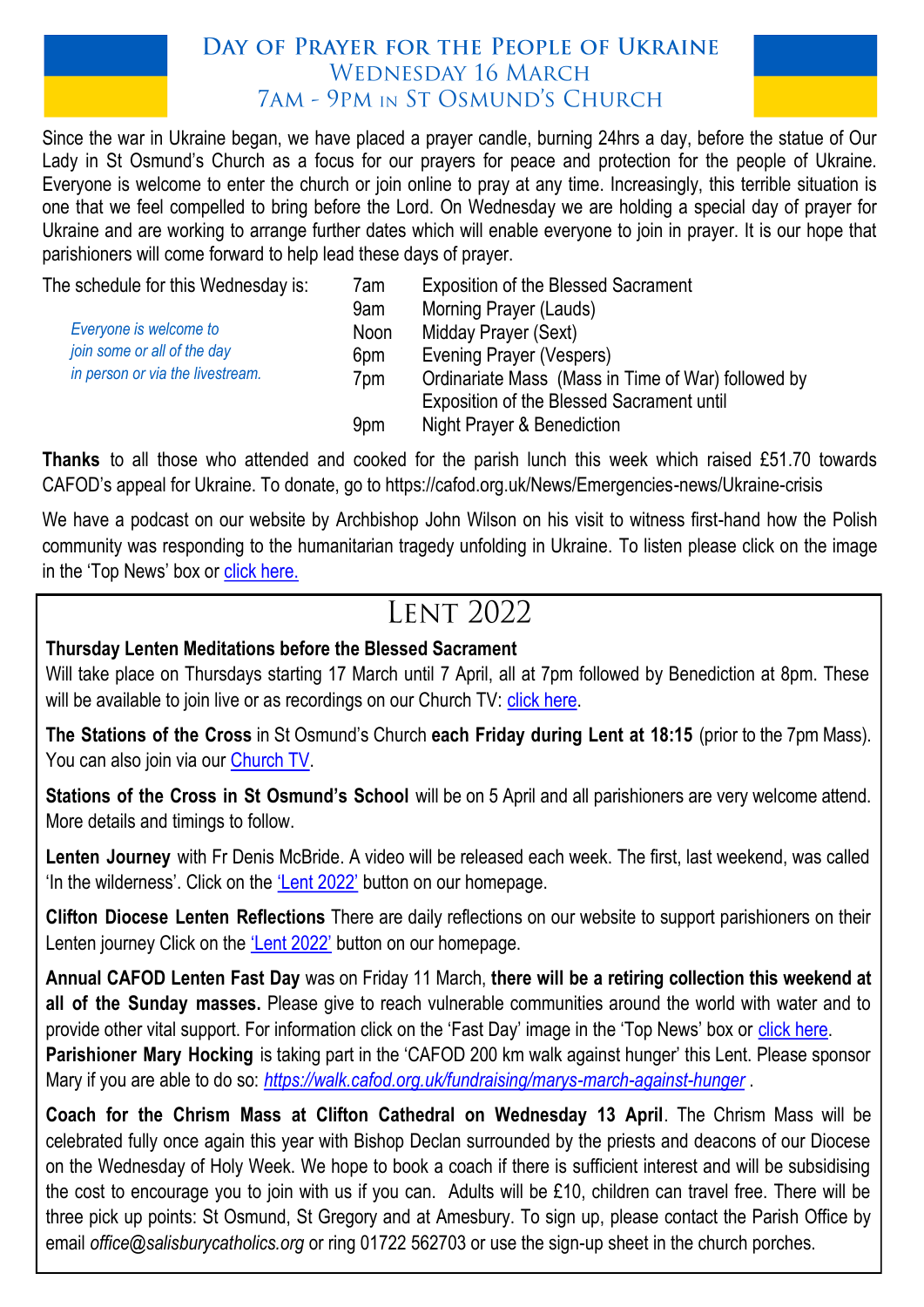## ADOPT-A-STREET IS BACK FOR EASTER 2022!

Back in March 2020 we were in full flow with our plans to deliver Easter Invitation cards to the residents of Salisbury. We had the cards, the volunteers and the organisation to post 18,000 cards through letter boxes throughout Salisbury and the surrounding villages….then came pandemic and we had to stand the operation down. During this past week, we have contacted all of our previous volunteers to invite them to take part once more - thank you very much to all those who have responded. There is now an open invitation to all of us who are fit and able to 'adopt' a street/s: where you live, work or somewhere convenient for you. There is no doorknocking involved, simply posting cards through letter boxes on behalf of Salisbury Catholic Churches to invite the people of Salisbury to join with our Easter celebrations of the Resurrection.

From Monday 14 March you will be able to go our website and click on the 'Adopt a Street' button on the homepage. There you will find a list of all the streets that have already been 'adopted'. If you wish to Adopt-a-Street to deliver to, simply click on the on the first letter of the street you want and you will see if it is already taken. If you don't have access to the internet, no problem: just call us. To claim a street please contact the parish office on 01722 562703 or email *outreach@salisburycatholics.org* with the name of the street you wish to adopt. By posting cards these cards we are responding to Pope Francis' call to be an 'outward facing' church involved in a process of are continual invitation. *We scatter the seeds and we leave the rest to God.*

**SHOUT OUT -** to staff and pupils of St Josephs school who had 50 of the 200 participants at Alabarés sleep out for the homeless at Salisbury Cathedral last weekend. Well done.

**NO PARKING AT ST OSMUND'S** Please be aware that the driveway remains closed until a safety assessment is conducted. Slate tiles are slipping from the church roof and the area is unsafe.

**St Osmund & Holy Redeemer Pastoral Parish Council** first meeting on Tuesday 15 March. Please pray for guidance and wisdom for this group.

**St Gregory's Pastoral Parish Council** are meeting on Monday 21 March at 6.30pm St Gregory's Hall. For more information please [click here.](https://salisburycatholics.org/ppc)

**My Generation** will be holding a St Patrick's Sing-A-Long next Wednesday 16 March at 2pm in St Gregory's Hall. All welcome. For further information please contact Chris on 01722 321109.

**Easter Egg Hunt!** We are delighted to announce that we will once again be able to host an Easter Egg hunt for children after the morning Masses on Easter Sunday at both St Osmund and St Gregory. Donations of (individually -wrapped) Easter Eggs will be gratefully received if you are able to donate some. Please hand your eggs into the office or to welcomers at St Osmund or to welcomers at St Gregory's. Many thanks.

**St Osmund's Garden** - given that we plan to have an Easter Egg Hunt for our children, we need to tidy up the garden to make sure that it is safe and accessible for the children and also for us to gather for the blessing of palms and the procession on Palm Sunday. Please join in after the 10am Mass on Saturday 9 April until midday.

**The God Who Speaks** We have a reflection by Bishop Jim Golka on this Sunday's readings (2nd Sunday in Lent C). He reflects on the first reading where God strikes a covenant with Abram with the splitting of animals, so to with the breaking of Blessed Sacrament at communion the Lord wants to strike a covenant with us. To watch, click on 'The God Who Speaks' button on our homepage or [click here.](https://salisburycatholics.org/god-who-speaks)

**Sunday Homily by Bishop Robert Barron**. Click on the 'Sunday Homily' button on our homepage or [click here.](https://salisburycatholics.org/sunday-homily)

**Children's Liturgy** from Catholic Kids Media: The Transfiguration! A fun Catholic reflection for children based on the readings for this Sunday the 2nd Sunday in Lent Year C. Click on 'Church TV' then select 'Children's Liturgy' or [click here.](https://salisburycatholics.org/childrens-liturgy)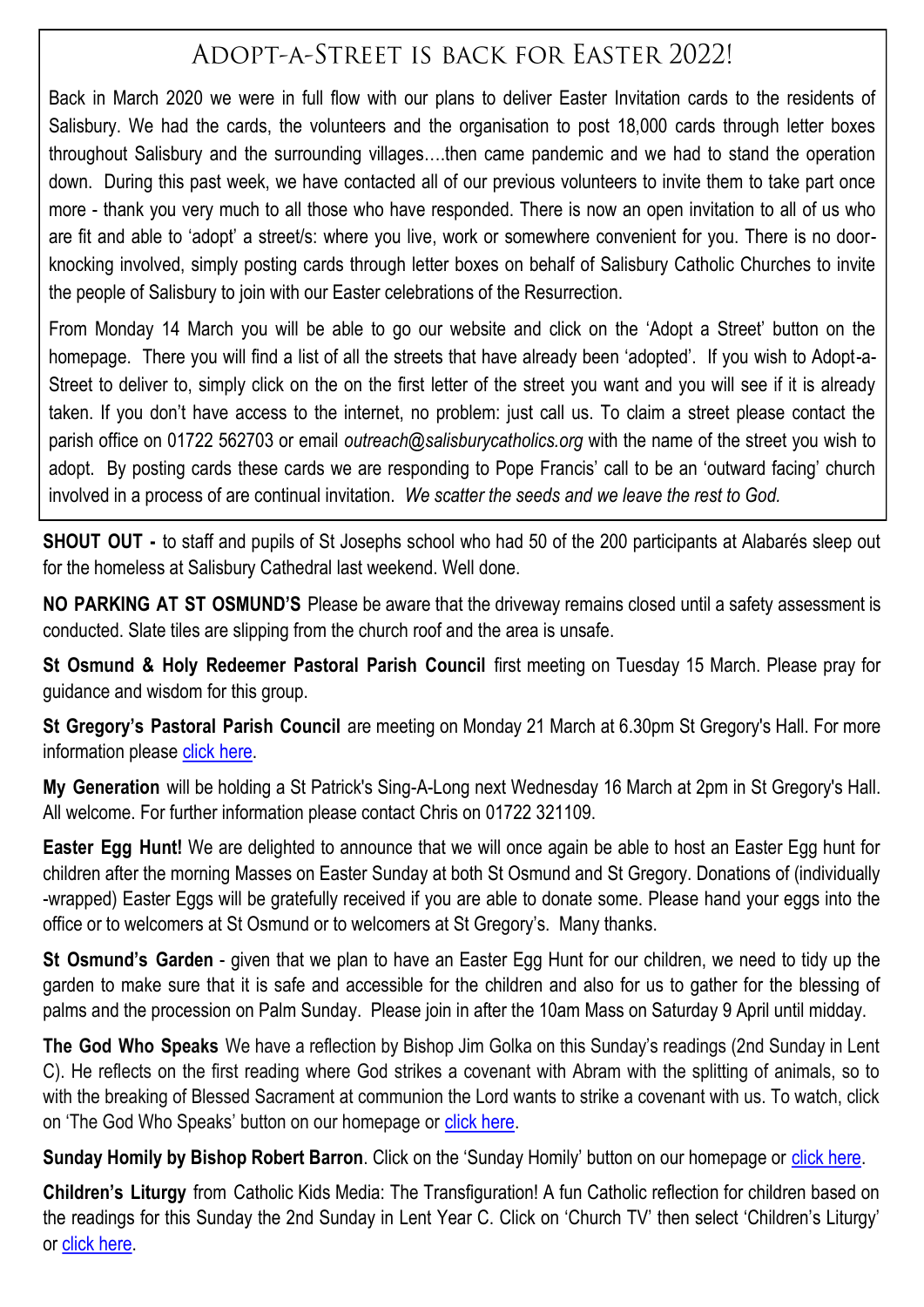| LITURGY THIS WEEK                  |  |
|------------------------------------|--|
| Year C-2 Lent Week 2 and Psalter 2 |  |

#### **Saturday 12 March**

| 10:00 | St Osmund                   | <b>MASS</b> | Michael Bowey RIP |
|-------|-----------------------------|-------------|-------------------|
|       | <b>First Mass of Sunday</b> |             |                   |

18:00 Holy Redeemer MASS Ann Brady RIP

#### **SUNDAY 13 March**

| 09:00 | St Gregory | <b>MASS</b> | John & Evelyn Walker RIP |
|-------|------------|-------------|--------------------------|
| 09:00 | St Osmund  | <b>MASS</b> | John Daly RIP            |
| 11:00 | St Osmund  | <b>MASS</b> | People of the Parish     |
| 12:15 | St Osmund  |             | Ordinariate MASS         |
| 16:00 | St Osmund  | Polish MASS |                          |
| 18:00 | St Osmund  | <b>MASS</b> | Frances Noble RIP        |

#### **Monday 14 March**

10:00 St Osmund MASS Frank Farley RIIP

#### **Tuesday 15 March**

10:00 St Osmund MASS Mary Robson RIP All Day Exposition of the Blessed Sacrament 18:00 St Osmund Benediction

#### **Wednesday 16 March**

| 10:00                                                       | Holy Redeemer MASS |                  | Hugh Tierney RIP                        |  |
|-------------------------------------------------------------|--------------------|------------------|-----------------------------------------|--|
| $07:00 - 21:00$                                             |                    |                  | Day of Prayer for the People of Ukraine |  |
| Please see Pg 2 for full details and timetable for the day. |                    |                  |                                         |  |
| 19:00                                                       | St Osmund          | Ordinariate MASS |                                         |  |

#### **Thursday 17 March SAINT PATRICK, PATRON OF IRELAND**

10:00 St Osmund MASS John & Margaret Stone RIP All Day Exposition of the Blessed Sacrament 18:30 Downton MASS Jack Thorp RIP

**19:00 St Osmund Lenten Meditation 20:00 St Osmund Benediction** 

#### **Friday 18 March**

| 10:00 | St Gregory | MASS | Florrie O'Sullivan RIP    |
|-------|------------|------|---------------------------|
| 18:15 | St Osmund  |      | Stations of the Cross     |
| 19:00 | St Osmund  | MASS | John & Margaret Stone RIP |

#### **Saturday 19 March SAINT JOSEPH SPOUSE OF THE BLESSED VIRGIN MARY**

| 10:00 | St Osmund | <b>MASS</b> | V H Mundy RIP |
|-------|-----------|-------------|---------------|
|-------|-----------|-------------|---------------|

**18:00 St Osmund MASS Catenian Mass of Thanksgiving 50th Anniversary**

#### **First Mass of Sunday**

18:00 Holy Redeemer MASS People of the Parish

## **RECONCILIATION**

| St Gregory    | Fridays   | After the 10:00 Mass |
|---------------|-----------|----------------------|
| St Osmund     | Saturdays | 10:30 to 11:00       |
| Holy Redeemer | Saturdays | 17:30 until Mass     |

#### PRAYER & SCRIPTURE **POPE FRANCIS INTENTION FOR MARCH A Christian Response to Bioethical Challenges** For Christians facing new bioethical challenges; may they continue to defend the dignity of all human life with prayer and action. [Click here.](https://salisburycatholics.org/pope-francis) **CLIFTON DIOCESE**  We pray this week for the parish of St Thomas More, Bradford-on-Avon. **PI EASE REMEMBER IN YOUR PRAYERS** Michael Bowey, Patricia Robinson, Hugh Tierney, Alan Perry, Vincent Urmston, and John Daly who died recently and all those whose anniversaries occur at this time. May they rest in peace and rise in glory. **Please note** - **Alan Perry's** funeral will be in Salisbury Cathedral at 1.30pm on 15 March. All welcome. Requiem Mass for **Hugh Tierney** will be in St Gregory's at 11am on 22 March. Requiem Mass for **Patricia Robinson** will be on 23 March at midday in St Osmund's **SUNDAY SCRIPTURE** *Genesis 15:5-12,17-18 Psalm 26* **The Lord is my light and my help.** *Philippians 3:17-4:1* **Glory and praise to you, O Christ!** From the bright cloud, the Father's voice was heard: 'This is my Son, the Beloved. Listen to him!' **Glory and praise to you, O Christ!**

*Luke 9:28-36*

## SACRAMENTS

**BAPTISMS** The next preparation course will be via Zoom on 21, 28 March; and 4 April at 7.30pm. For baptisms at St Osmund or Holy Redeemer please contact Deacon John Proctor and at St Gregory contact Deacon Stephen Godwin.

**FIRST HOLY COMMUNION** weekend will be **21 & 22 May.**  The first Children's session is at 2pm this Saturday 12 March at St Gregory's. For the timetable: [click here](https://salisburycatholics.org/holy-communion).

**CONFIRMATION** Bishop Declan will be coming on **5 July**  this year to confer the Sacrament of Confirmation. For further information please contact Annette at *confirmation@salisburycatholics.org*

**MARRIAGES** Please speak to the priest for guidance.

**FUNERALS** Do your family know your wishes with regards to your funeral? If you (or they) find this difficult to talk about, why not provide the details to the parish office? Registered parishioners can provide these details which are scanned and stored confidentially with your parishioner record and can be given to families at the appropriate time. Contact Caroline for more details: *caroline.williams@cliftondiocese.com*